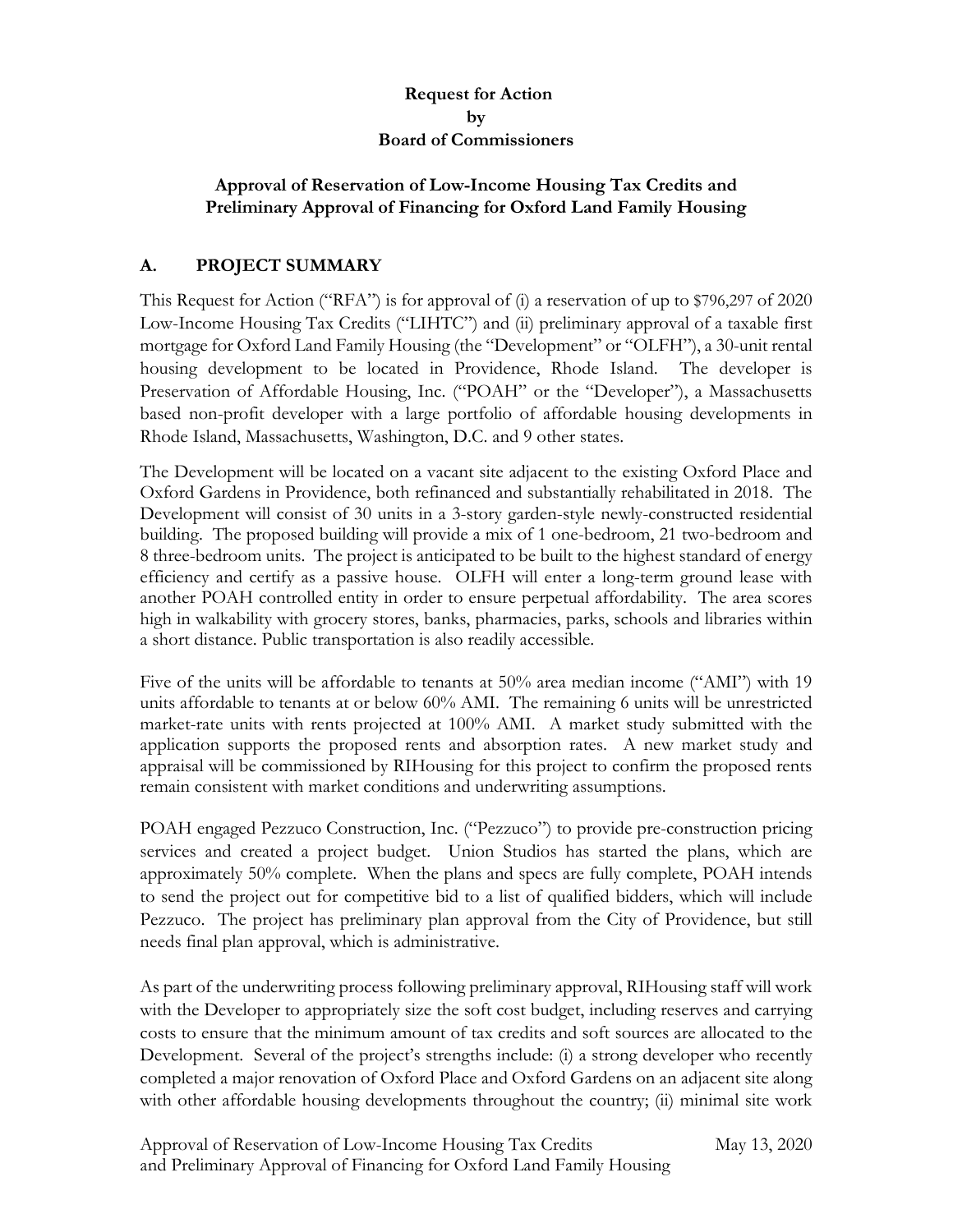and infrastructure required; (iii) the Development includes the highest level of energyefficiency through passive house certifications; and (iv) the Development will leverage the management and maintenance staff already present at Oxford Pace and Oxford Gardens.

The site is located in a qualified census tract ("QCT") and therefore eligible for the 30% basis boost. There is an approved concerted community revitalization plan ("CCRP") in place, which makes POAH eligible for the boost. The project has already been awarded \$400,000 of Providence HOME Program funds. POAH is proposing to defer \$125,530 of their Developer Fee.

The Funding Committee, which is comprised of senior staff and a member of the RIHousing Board of Commissioners, determined that, based on the strength of the application and the criteria outlined in the State of Rhode Island 2020 Qualified Allocation Plan ("QAP"), OLFH be awarded the highest score for a non-profit organization in the 2020 9% LIHTC Round. It is anticipated that the Development will generate 54 jobs during construction.

Rockland Trust provided a Letter of Interest ("LOI") to POAH with pricing of approximately \$0.92 for the LIHTC. Rockland Trust has also provided a construction/bridge loan LOI for the project, which would convert to a permanent loan. However, the Developer is open to RIHousing providing the permanent loan and RIHousing will retain the option to provide the permanent financing as long as the loan meets RIHousing's guidelines. The total development costs for OLFH are approximately \$9,130,000. Proposed permanent sources of funding include: (i) syndication equity from the allocation of LIHTCs; (ii) a permanent first mortgage loan; and (iii); HOME Program funds from the City of Providence, which have already been awarded.

The Request for Action is for approval of (i) a reservation of up to \$796,297 of 2020 LIHTC and (ii) preliminary approval of a taxable first mortgage loan in an amount of up to \$1,278,000.

# **B. RECOMMENDATION**

The attached resolution is recommended for approval subject to:

- Approval of the development team by RIHousing.
- An appraisal and market study acceptable to RIHousing by an independent appraiser demonstrating that the first mortgage loan does not exceed 90% of the as-stabilized value of the property and that sufficient demand exists for the proposed units.
- Syndication equity from the sale of LIHTC in an amount sufficient to achieve project feasibility.
- Approval by RIHousing of design and construction plans, specifications and construction documentation.
- Approval of the proposed operating budget for the Development.
- Approval by RIHousing of all management related documentation, including the marketing and tenant selection plans.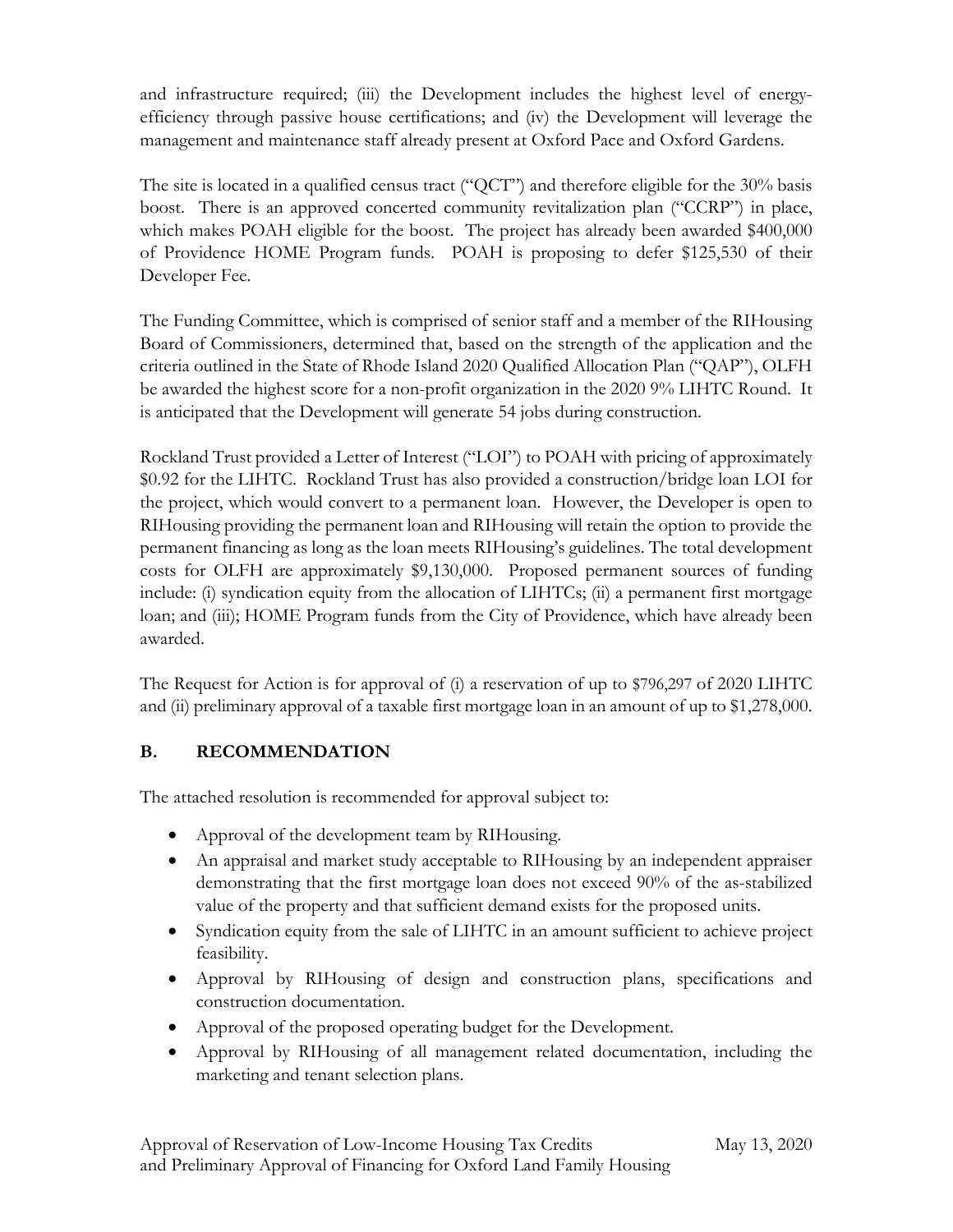- Confirmation by RIHousing that the final development budget, schedule and unit configuration presented for preliminary approval is consistent with OLFH's December 20, 2019 application submission for 2020 LIHTC.
- Satisfactory and timely performance in accordance with the schedule established by RIHousing staff.
- Completion of all items required for firm commitment and closing in accordance with normal underwriting and processing requirements.

# **C. ATTACHMENTS**

- A. Development Summary
- B. Resolution
- C. Site Location Map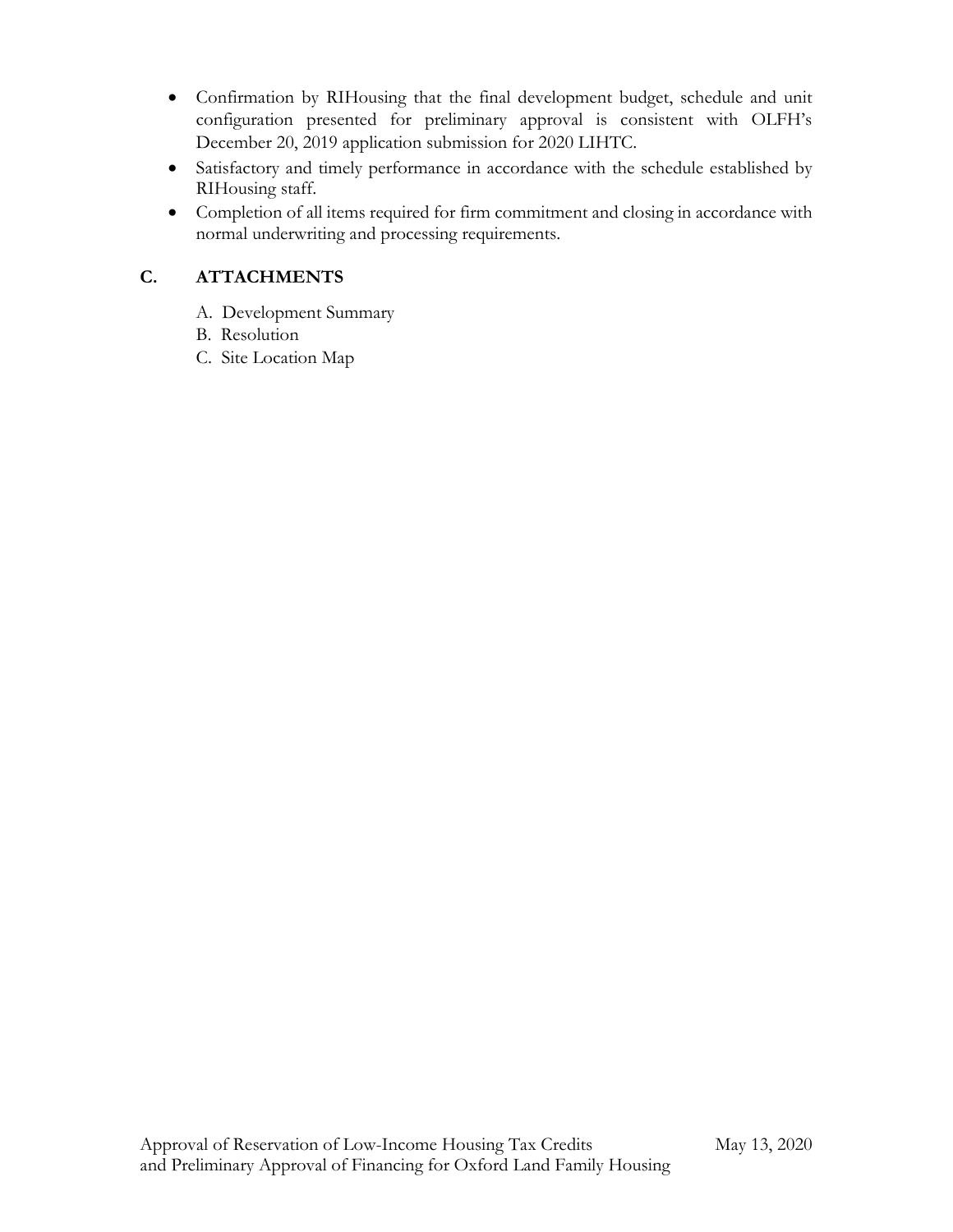# **Attachment A Development Summary**

| A. Development Team       |                                                                                                |
|---------------------------|------------------------------------------------------------------------------------------------|
| Developer:                | Preservation of Affordable Housing, Inc.<br>40 Court Street<br>Boston, MA 02108                |
| Architect:                | Union Studio Architecture & Community Design, Inc.<br>140 Union Street<br>Providence, RI 02903 |
| <b>General Contractor</b> | TBD                                                                                            |
| Legal                     | TBD                                                                                            |
| <b>Management Agent:</b>  | POAH Communities, LLC<br>40 Court Street<br>Boston, MA 02108                                   |

### **Development Team Qualifications**

#### *Developer*

Preservation of Affordable Housing, Inc. ("POAH") is a not-for-profit corporation with a core mission of preserving at-risk affordable housing, often housing that is at risk of being lost due to market pressures or physical deterioration. Based in Boston, POAH now owns and operates more than 11,000 affordable homes in 11 states and Washington DC. One of POAH's core principles is that the real estate portfolio must be sustainable and that the organization should be sustained primarily by the portfolio. They have an identify of interest property management company called POAH Communities, LLC.

The organization is familiar with RIHousing requirements and processes and they own/manage approximately 12 communities in Rhode Island.

#### *Architect*

Union Studio Architecture & Community Design, Inc. ("USA") is an architectural firm based in Rhode Island. They have designed both new construction and substantial rehabilitation developments for multiple projects in the RIHousing portfolio. Working with POAH, they recently completed the renovation of Oxford Place & Gardens in Providence and are currently working on Beachwinds, a POAH preservation transaction. In addition, they are currently providing architectural services for two new construction projects funded with 9% LIHTC. Their RIHousing portfolio includes Dean Street Studios, Palmer Pointe and Shannock Falls which are both under construction, as well as developments in Providence, Barrington, Tiverton and North Kingstown. USA has experience in working with RIHousing's development staff and is familiar with its requirements.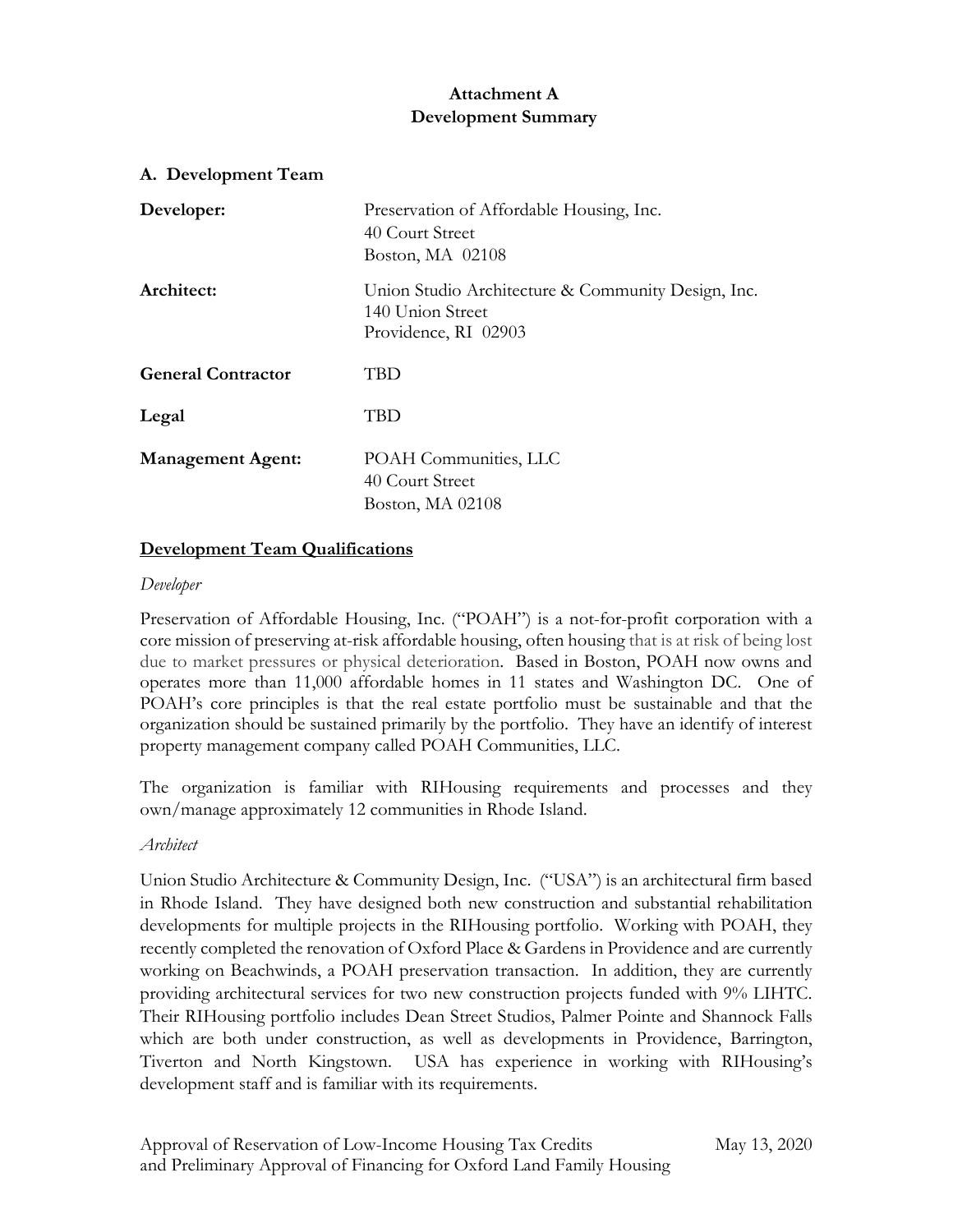#### *Management Agent*

POAH Communities, LLC ("POAH Communities") has specialized in the management of assisted and non-assisted multi-family housing units for the past 25 years. They oversee the leasing and operations of all POAH properties. The mission of POAH Communities is to provide high quality property management and customer service to its residents. Working with their partners in the community, POAH Communities strives to empower residents and help them be successful with job training, healthcare enrollment, credit counseling and more. They are familiar with RIHousing's compliance requirements for both LIHTC and the Section 8 program. They manage all 12 of POAH's developments with RIHousing.

|       |                  |                 |                | Gross Rent as a |                  |                |                    |
|-------|------------------|-----------------|----------------|-----------------|------------------|----------------|--------------------|
|       |                  |                 |                |                 | <b>LIHTC Max</b> | % of LIHTC Max | Discount from      |
| Unit  | <b>Rent Type</b> | Number of Units | Gross Rent     |                 | Rent             | Rent           | <b>Market Rent</b> |
|       | 60%              |                 | \$<br>736.80   | s               | 922.00           | 80%            | 38.6%              |
| 2     | 50%              | 4               | 737.60         | s               | 922.00           | 80%            | 53.9%              |
| 2     | 60%              | 13              | \$<br>940.95   | S               | 1,107.00         | 85%            | 41.2%              |
|       | $100\%$          | 4               | \$<br>1,328.40 |                 | Market Unit      | $0\%$          | $17.0\%$           |
| 3     | 50%              |                 | \$<br>852.00   | s               | 1,065.00         | 80%            | 59.4%              |
| 3     | 60%              | 5               | \$<br>1,086.30 | s               | 1,278.00         | 85%            | 48.3%              |
|       | 100%             | 2               | 1,533.60       |                 | Market Unit      | $0\%$          | $27.0\%$           |
| Total |                  | 30              |                |                 |                  |                | 40.4%              |

#### **B. Unit Distribution and Revenue**

### **C. Finance Summary**

|                           | Preliminary |           |  |
|---------------------------|-------------|-----------|--|
| <b>Sources</b>            | Amount      | Per Unit  |  |
| <b>RIH First Mortgage</b> | \$1,277,563 | \$42,585  |  |
| <b>LIHTC Proceeds</b>     | \$7,312,752 | \$243,758 |  |
| LIHTC Acquisition Equity  | \$12,448    | \$415     |  |
| City of Providence HOME   | \$400,000   | \$13,333  |  |
| Deferred Developer Fee    | \$125,530   | \$4,184   |  |
| <b>Total Sources</b>      | \$9,128,293 | \$304,276 |  |

| <b>Uses</b>                        | Amount      | Per Unit  |
|------------------------------------|-------------|-----------|
| Construction                       | \$6,924,101 | \$230,803 |
| Contingency                        | \$346,205   | \$11,540  |
| Soft Costs                         | \$731,573   | \$24,386  |
| Financing                          | \$424,000   | \$14,133  |
| Developer Fee                      | \$564,900   | \$18,830  |
| <b>Operating Reserve</b>           | \$76,654    | \$2,555   |
| Replacement Reserve Year 1 Deposit | \$15,000    | \$500     |
| Other Reserves                     | \$45,860    | \$1,529   |
| <b>Total Uses</b>                  | \$9,128,293 | \$304,276 |

Approval of Reservation of Low-Income Housing Tax Credits May 13, 2020 and Preliminary Approval of Financing for Oxford Land Family Housing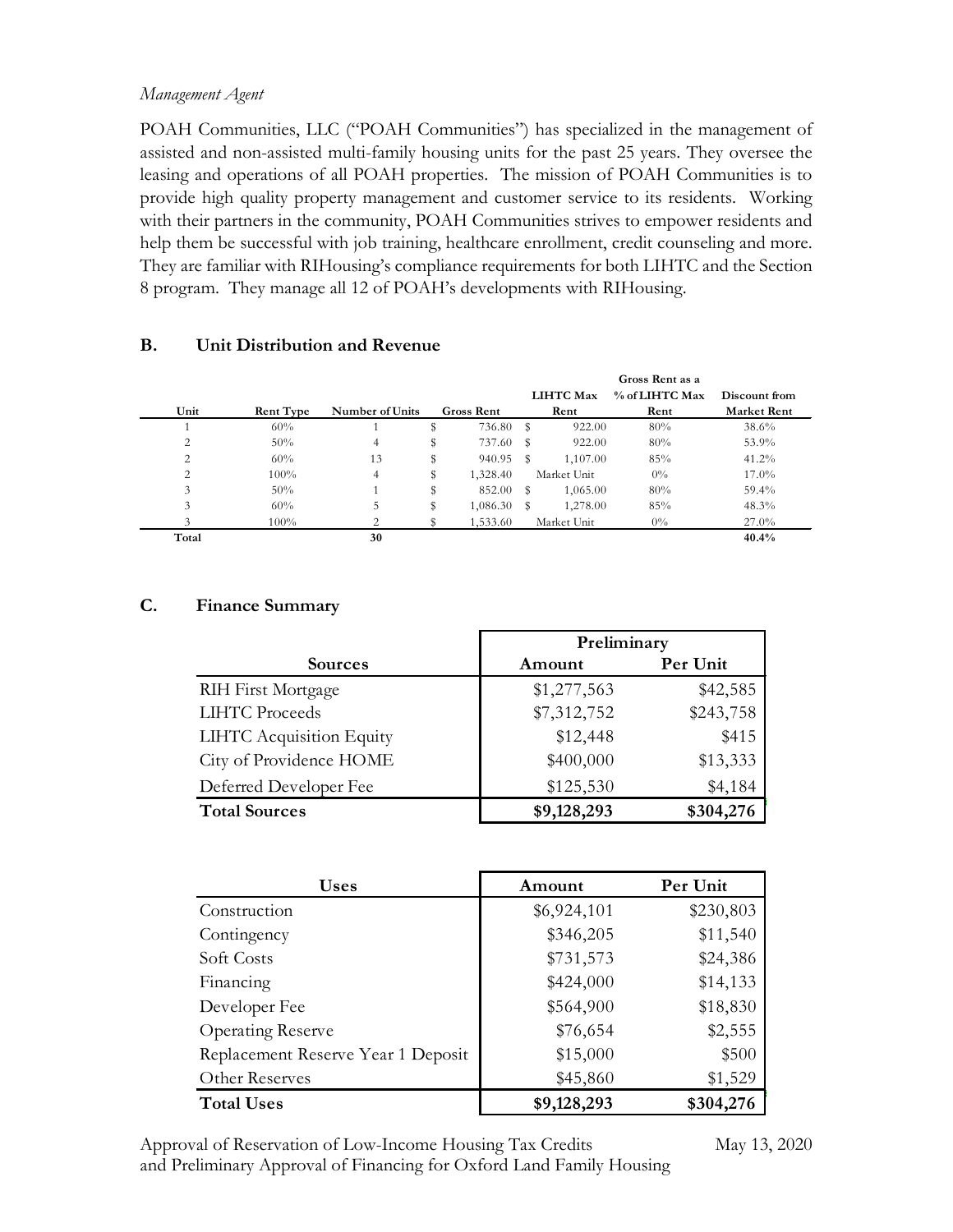## **Attachment B**

# **Resolution of the Board of Commissioners of Rhode Island Housing and Mortgage Finance Corporation**

- **Whereas,** Rhode Island Housing and Mortgage Finance Corporation ("RIHousing") is authorized to make loans to mortgagors or sponsors for such developments as in the judgment of RIHousing have promise of supplying well-planned, well-designed apartment units which will provide housing for low and moderate-income persons or families, the elderly, or others in locations where there is a need for such housing; and
- **Whereas,** the Low-Income Housing Tax Credit Program (the "Program") was created as part of the Tax Reform Act of 1986, as amended (the "Act"); and
- **Whereas,** RIHousing has been designated the administrator of the Program in the State of Rhode Island; and
- **Whereas,** staff for RIHousing has determined that the applicant listed below ("Applicant") is eligible for the Program under the laws of the State of Rhode Island and the federal tax code; and
- **Whereas,** the Applicant has applied to RIHousing for the reservation of low-income housing tax credits available in calendar year 2020 (the "Tax Credits"), and for construction and/or permanent financing as follows:

| Applicant                     | Development                   | 9% LIHTCs | <b>RIHousing</b><br>1 <sup>st</sup> Mortgage |
|-------------------------------|-------------------------------|-----------|----------------------------------------------|
| Preservation of<br>Affordable | Oxford Land<br>Family Housing | \$796,297 | \$1,278,000                                  |
| Housing, Inc.                 |                               |           |                                              |

- **Whereas,** RIHousing staff has reviewed the submission, inspected the site, and determined that this development may qualify for financing under RIHousing's enabling legislation, regulations, guidelines and policies; and
- **Whereas,** RIHousing finds that:

(1) there exists a shortage of decent, safe, and sanitary housing at rents or prices which persons and families of low or moderate income can afford within the general housing market area to be served by the proposed housing development;

(2) private enterprise and investment have been unable, without assistance, to provide an adequate supply of decent, safe, and sanitary housing in the general housing market area at prices which persons or families of low and moderateincome can afford or to provide sufficient mortgage financing for residential housing for occupancy by those persons or families;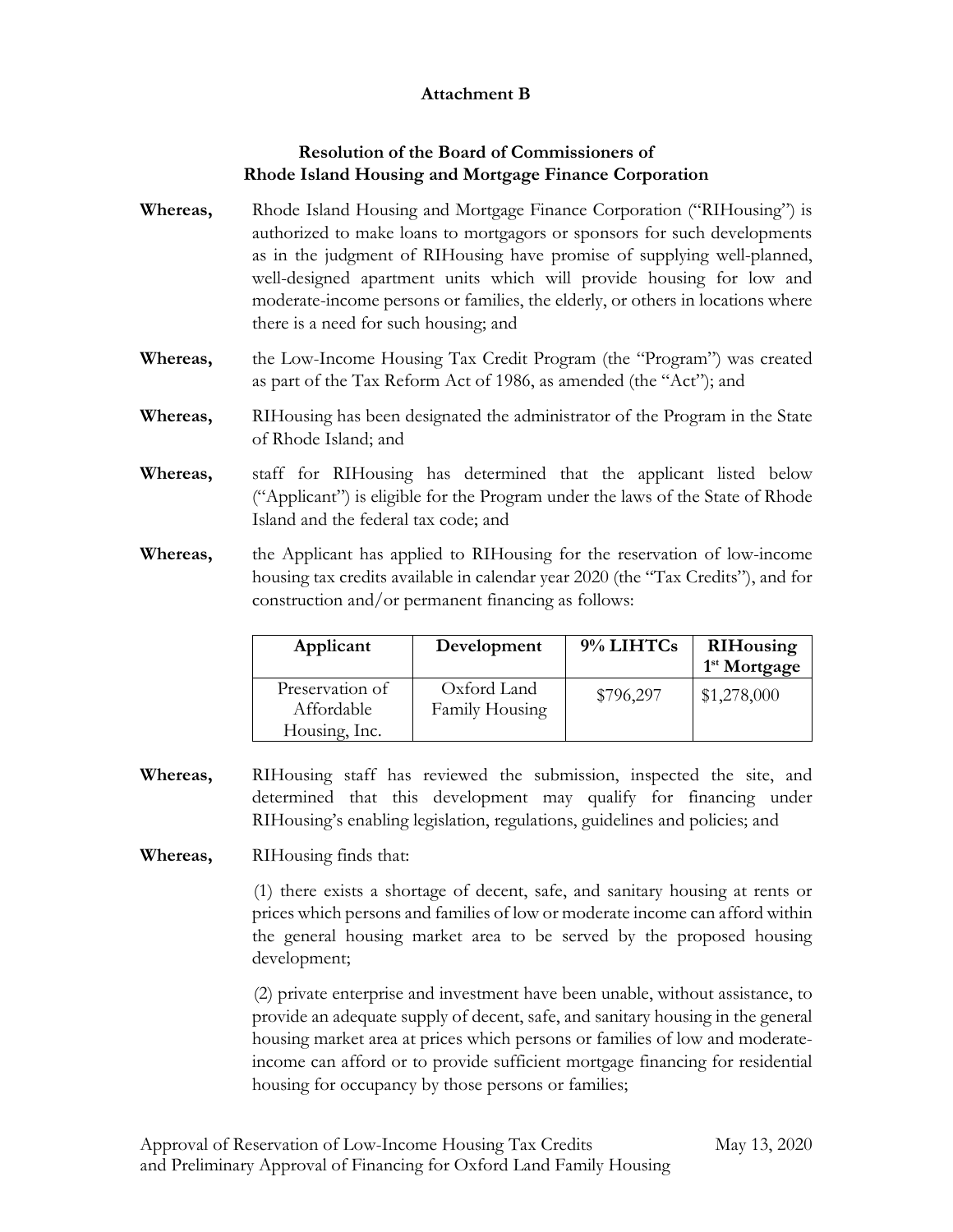(3) the housing sponsor or sponsors undertaking the proposed housing development in this state will supply well-planned, well-designed housing for persons or families of low and moderate income and that those sponsors are financially responsible;

(4) the proposed housing development to be assisted pursuant to the provisions of this chapter will be of public use and will provide a public benefit; and

(5) the proposed housing development will be undertaken and the housing sponsor or sponsors regulated pursuant to the authority and within the restrictions provided for by the RIHousing enabling act, namely Chapter 55 of Title 42 of the Rhode Island General Laws.

### **NOW, THEREFORE, IT IS HEREBY:**

- **Resolved,** that up to \$796,297 of allocated 2020 Tax Credits be reserved for the Applicant pursuant to Section 4.3 of the Rules Relative to Multifamily Loan Programs - Allocation of Low-Income Housing Tax Credits (825-RICR-30-00-4) (the "RIHousing Regulations"), and that the Executive Director, Deputy Executive Director, and the Director of Development, each acting singly be, and hereby are, authorized and empowered in the name of and on behalf of RIHousing to take any and all actions necessary to cause such reservation to be effective; and further, that any final allocation shall be made at such time as the applicant complies with the requirements of the Act and the RIHousing Regulations.
- **Resolved,** that, subject to the special conditions listed below RIHousing hereby approves preliminarily commitment of up to \$1,278,000 for a taxable first mortgage loan to the Applicant or an affiliated entity (the "Borrower") for rental housing to be located in Providence, Rhode Island and known as Oxford Land Family Housing.
- **Resolved,** that, the foregoing resolutions are subject to the following conditions:
	- Approval of the development team by RIHousing.
	- An appraisal and market study acceptable to RIHousing by an independent appraiser demonstrating that the first mortgage loan does not exceed 90% of the as-stabilized value of the property and that sufficient demand exists for the proposed units.
	- Syndication equity from the sale of Low-Income Housing Tax Credits in an amount sufficient to achieve project feasibility.
	- Approval by RIHousing of design and construction plans, specifications and construction documentation.
	- Approval of the proposed operating budget for the development.
	- Approval by RIHousing of all management related documentation, including the marketing and tenant selection plans.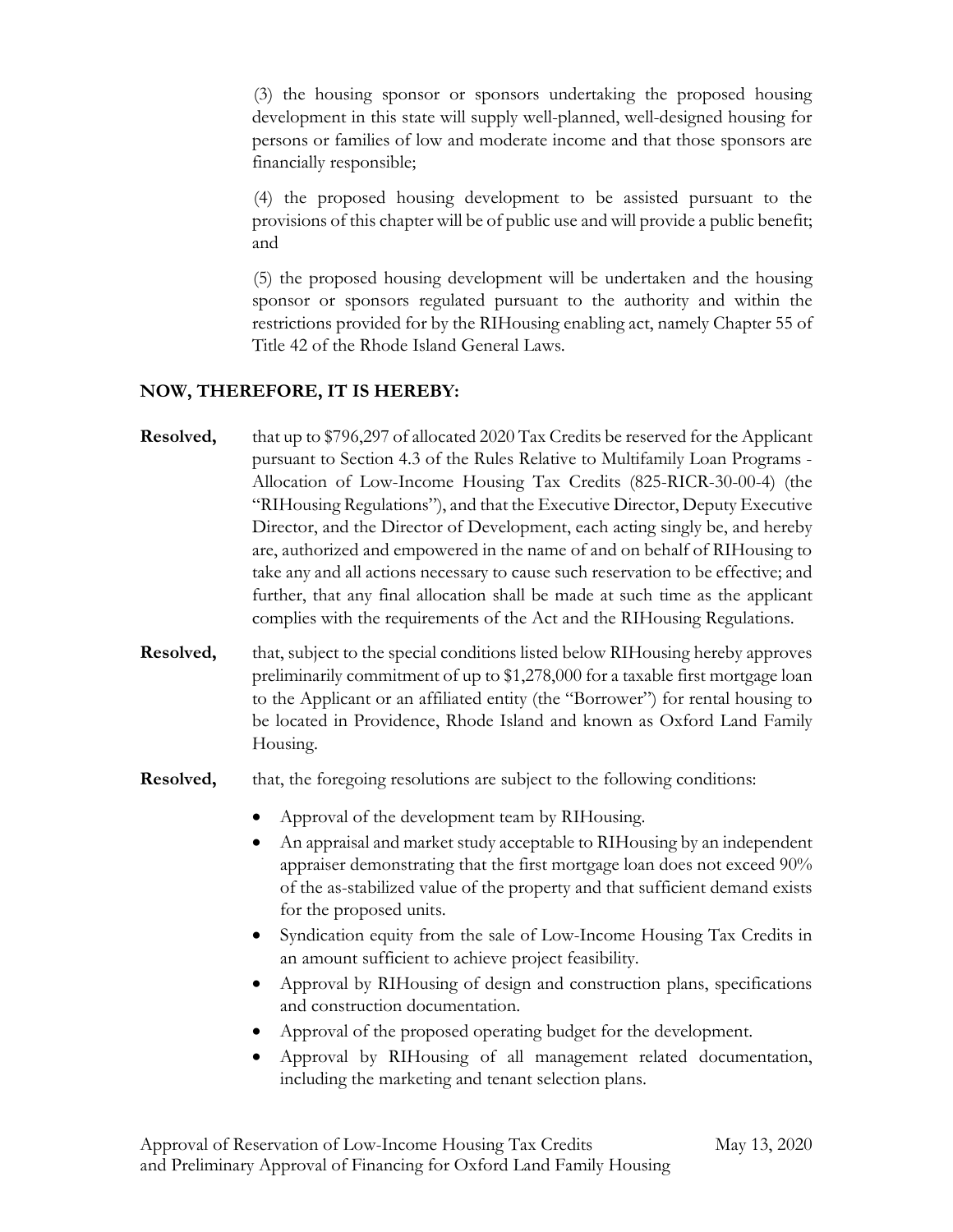- Confirmation by RIHousing that the final development budget, schedule and unit configuration presented for preliminary approval is consistent with OLFH's December 20, 2019 Application submission for 2020 Low-Income Housing Tax Credits.
- Satisfactory and timely performance in accordance with the schedule established by RIHousing staff.
- Completion of all items required for firm commitment and closing in accordance with normal underwriting and processing requirements.
- **Resolved,** that the Executive Director, Deputy Executive Director, and the Director of Development, each acting singly, be and hereby are authorized to take all actions they deem necessary or desirable to carry out the forgoing resolutions.